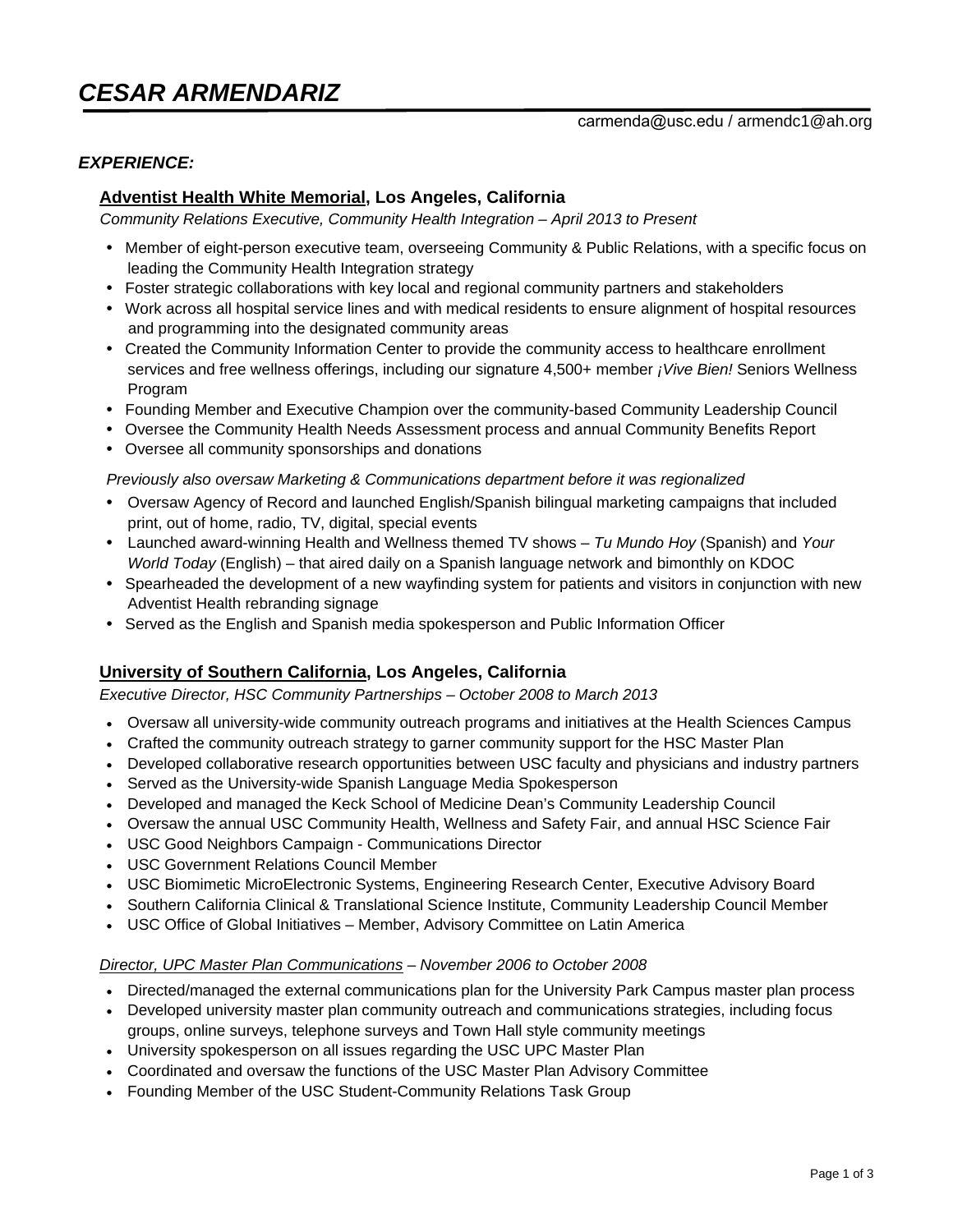# **The East Los Angeles Community Union (TELACU), Los Angeles, California**

*Executive Director, Office of the President and CEO – May 2003 to December 2005*

- Recruited, developed and managed a staff to carry-out the initiatives of the Chairman, President and CEO
- Oversaw public, corporate, community and governmental relations on behalf of the President and CEO
- Reviewed and assessed new business development proposals and initiatives
- Represented the organization at state legislative hearings and federal agency steering committees
- Promoted the organization at state and national conventions and expositions
- Oversaw the distribution of charitable and political donations
- Corporate liaison with local, state and national chambers of commerce and business organizations

# **International Business Center (IBC), Santa Ana, California**

*Executive Director – November 2001 to May 2003*

- Oversaw IBC program management and development
- Coordinated trade seminars and workshops for the region's small and medium-sized companies
- Hosted foreign, commercial delegations
- Consulted small and medium-sized businesses on trade-related concerns with Mexico and Asia
- Produced quarterly newsletters highlighting success stories and announcements
- Attracted key partners to the IBC U.S. Department of Commerce, California Technology Trade & Commerce Agency, Export-Import Bank, Orange County Small Business Development Center, Orange County Center for International Trade Development, Mexico Trade Center, NAFINSA, and JETRO

# **Office of Lieutenant Governor Cruz M. Bustamante, Los Angeles, California**

*Director / Advisor, Los Angeles Office – March 1999 to October 2001*

- Director for Southern California and Business Development Advisor
- Supervised the design, build-out, staffing and development of the Lieutenant Governor's Los Angeles office
- International Trade Advisor and Mexico Liaison
- Coordinated delegation to Mexico to attend the Inauguration of Former President Vicente Fox

# **Office of State Senate Majority Leader Richard G. Polanco, Los Angeles, California**

 *Consultant, Senate Subcommittee on the Americas – March 1998 to March 1999*

- Directed California's legislative efforts to generate greater trade with Latin America
- Consulted the senator and other legislators on trade issues between California and Latin America
- Received Latin American dignitaries wishing to meet with California State Legislators

# **California Office of Trade and Investment, Mexico City, Mexico**

 *Trade Specialist -– November 1995 to March 1998*

- Promoted California's bilateral commercial interests in Mexico and Latin America in the areas of Consumer Goods, Real Estate, Tourism and Entertainment
- Advised California companies on export/import procedures; performed market research studies tailored to company/industry needs; consulted U.S. executives on Mexican business practices and cultural differences
- Assisted Universal Studios Hollywood and Florida annually with their promotional and marketing campaigns, premieres, press events and partnership agreements
- Coordinated visiting delegations from the California State Legislative Leadership and the University of Southern California MBA Pacific Rim Education Programs
- Co-established and coordinated the first two *American Charity Golf and Tennis Classic™* tournaments on behalf of the U.S. Ambassador to raise funds for Mexican children's charities